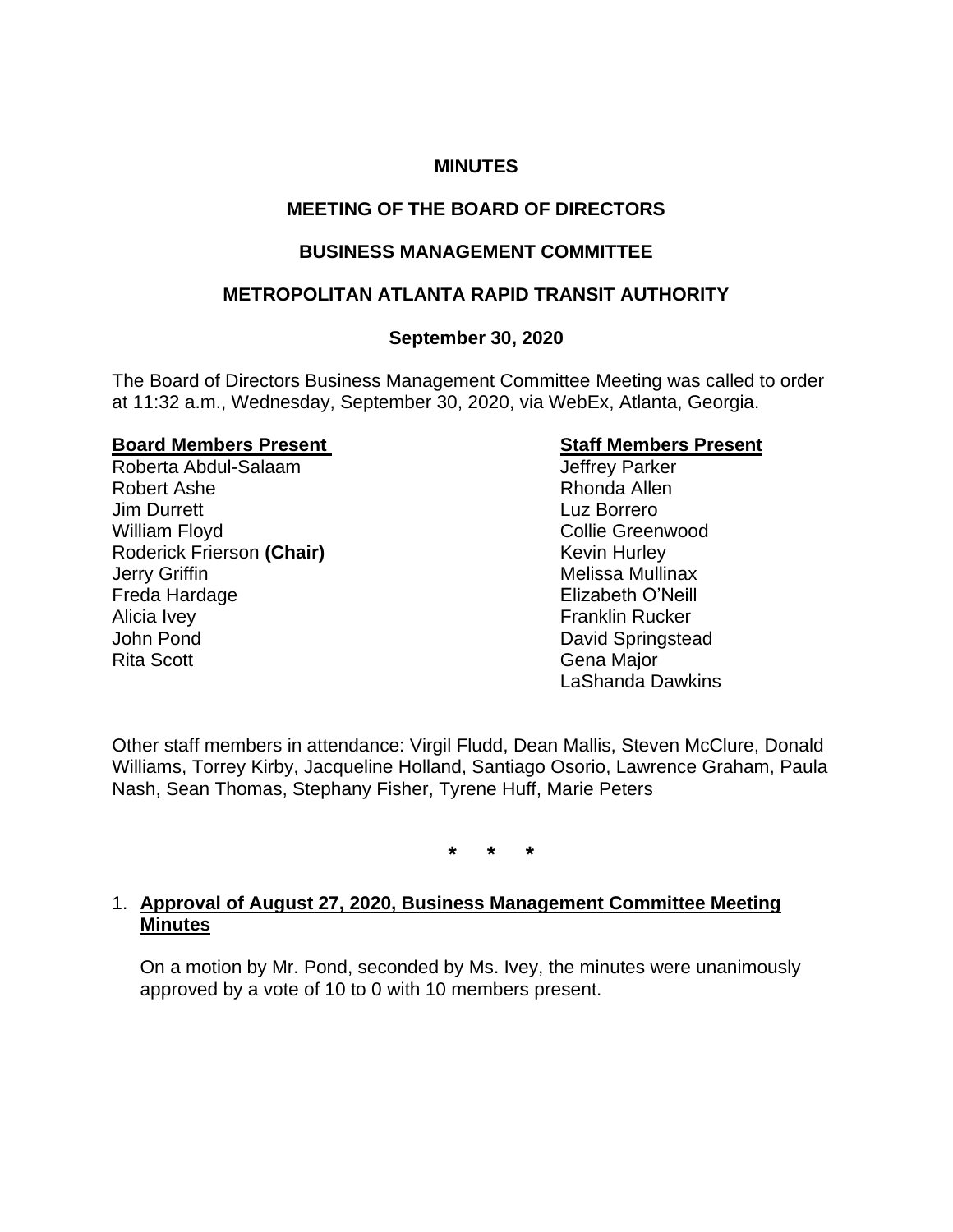## 2. **Resolution Authorizing the Modification in Contractual Authorization for the Professional Services and the Purchase of Software for the Implementation of Enterprise Performance Management Planning and Budgeting System for the Office of Management and Budget, RFP P39893**

Torrey Kirby, Director of Technology Application, presented the above resolution for approval. The purpose of the resolution is to allow for continued implementation and integration services and renew 25 user licenses for one year.

On a motion by Mr. Ashe, seconded by Mr. Griffin, the resolution was unanimously approved by a vote of 10 to 0 with 10 members present.

### 3. **Resolution Authorizing the Solicitation of Proposals for the Procurement of Leave of Absence Administration Services, RFP P47301**

Steven McClure, Director of Human Resources, presented the above resolution for approval. The purpose of the resolution is to solicit a proposal replacing P35334 to expire on May 1, 2020. Services in this contract will include but are not limited to MARTA's medical leave program. MARTA will continue to provide opportunities to improve employee availability, optimize the management of leave programs, and reduce the overall cost associated with leave of absences.

On a motion by Mr. Durrett, seconded by Mrs. Hardage, the resolution was unanimously approved by a vote of 10 to 0 with 10 members present.

# 4. **Briefing – Contracts, Procurement & Materials this presentation was presented by Jacqueline Holland**

The Board received an update on the following:

- Role of Contracts, Procurement & Materials (CPM)
	- o Direct oversight of three branches
		- Contracts
		- Purchasing
		- Materials
	- o Responsible for cradle to grave procurement
		- Requisition through payment and closeout of the contract
	- o Maintain the integrity of the procurement process
	- o Maintain threshold levels for Board and Management Approvals
		- GM's Delegation of Authority
- The Procure-to-Pay-Process Flow includes 9 interdependent steps (identify need, create requisition, solicitation, vendor selection, contract award/execution, PO creation and approval, receipt of goods/service, invoice/approval and vendor payment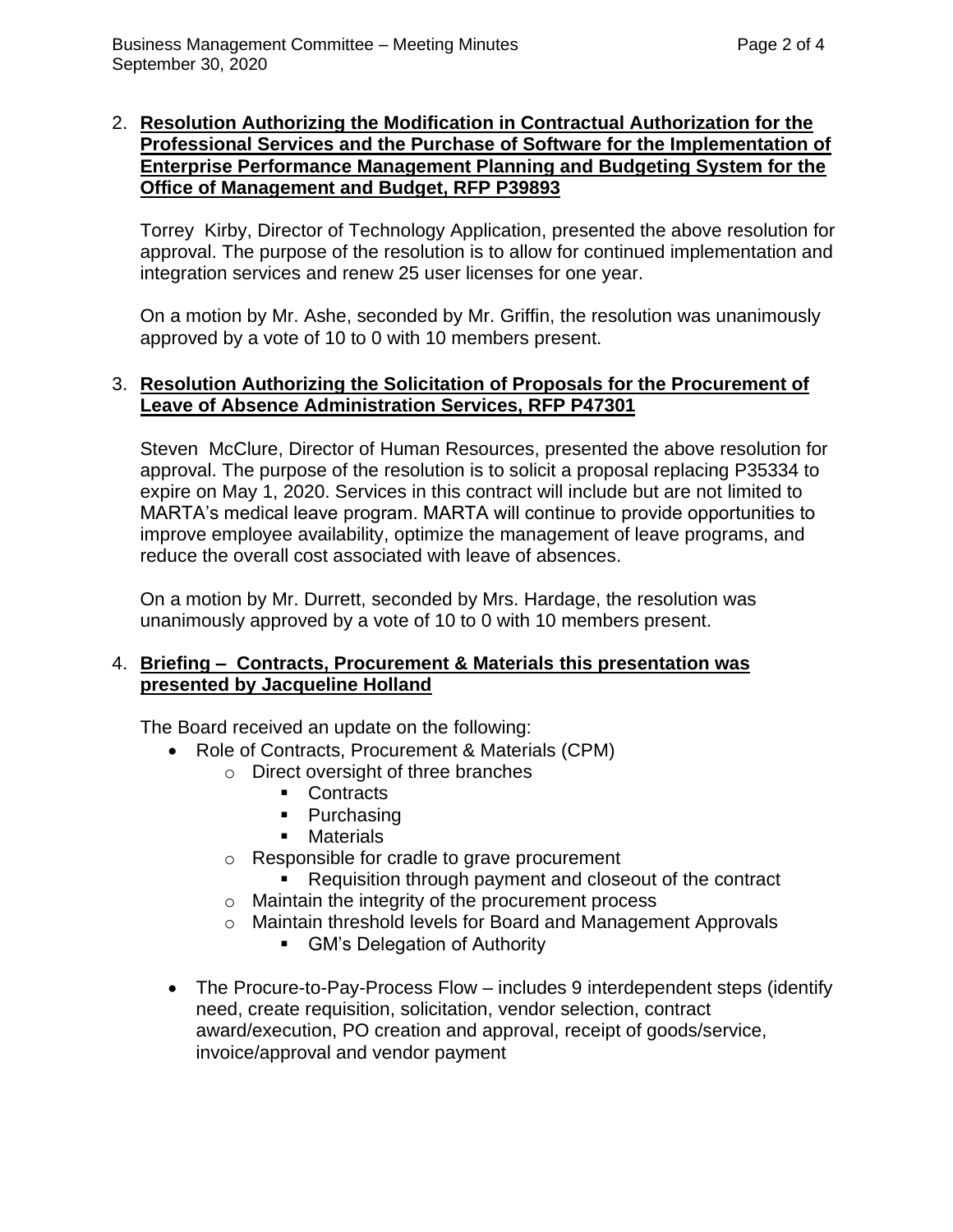- How Do We Identify Potential Vendors
	- o MARTA Vendor database
	- o Vendors from prior contracts
	- o User (department) recommendations
	- o Diversity & Inclusion (D&I) recommendations
	- o Advertise in the AJC, MARTA Website, GA Procurement registry
	- o Industry publications
	- o Other transit agencies
	- o Internet search
	- o Industry Day, Pre-Bid/Pre-Proposal Conferences
- General Services Administration (GSA)/ Contracts
	- o Minimize the use of GSA and Statewide contracts by directly procuring contracts under the competitive bid process
	- o Give notice to the Board of Directors at least one (1) month before bringing the item for approval
	- o Limited use of GSA and Statewide contracts will give Diversity and Inclusion (D&I) an opportunity for DBE outreach
- Cost Saving Initiative
	- o CPM is collaborating with requesters to utilize the competitive bid process for the General Consultant Professional Services Contract (GCPS)
		- Consolidating the Authority-Wide GCPS contract currently utilizing GSA Contracts
		- Allow competition for better pricing
		- Will utilize a larger pool of vendors
	- o Continuing analysis to make changes to FY2022 Budget
		- Department of Safety and Quality Assurance has reduced the number of GCPS consultants to Full Time Equivalent (FTE)
		- Department of Police Services has reduced the number of GCPS consultants
		- Ongoing analysis with other areas to identify resources for full time employees
- Procurement Procedures Improvement
	- o Updated Protest Procedure
		- Protest Security
		- **EXEDENT** Corrected the ambiguity in the protest procedure
	- o Updated Work Order Procedure
		- Created an ease of processing work orders
		- Eliminated the work order committee to adhere to a faster timeline
		- Allowed for multi-year work orders to eliminate delays and work stoppage on projects
	- o Mandate Safety and Quality Assurance requirements